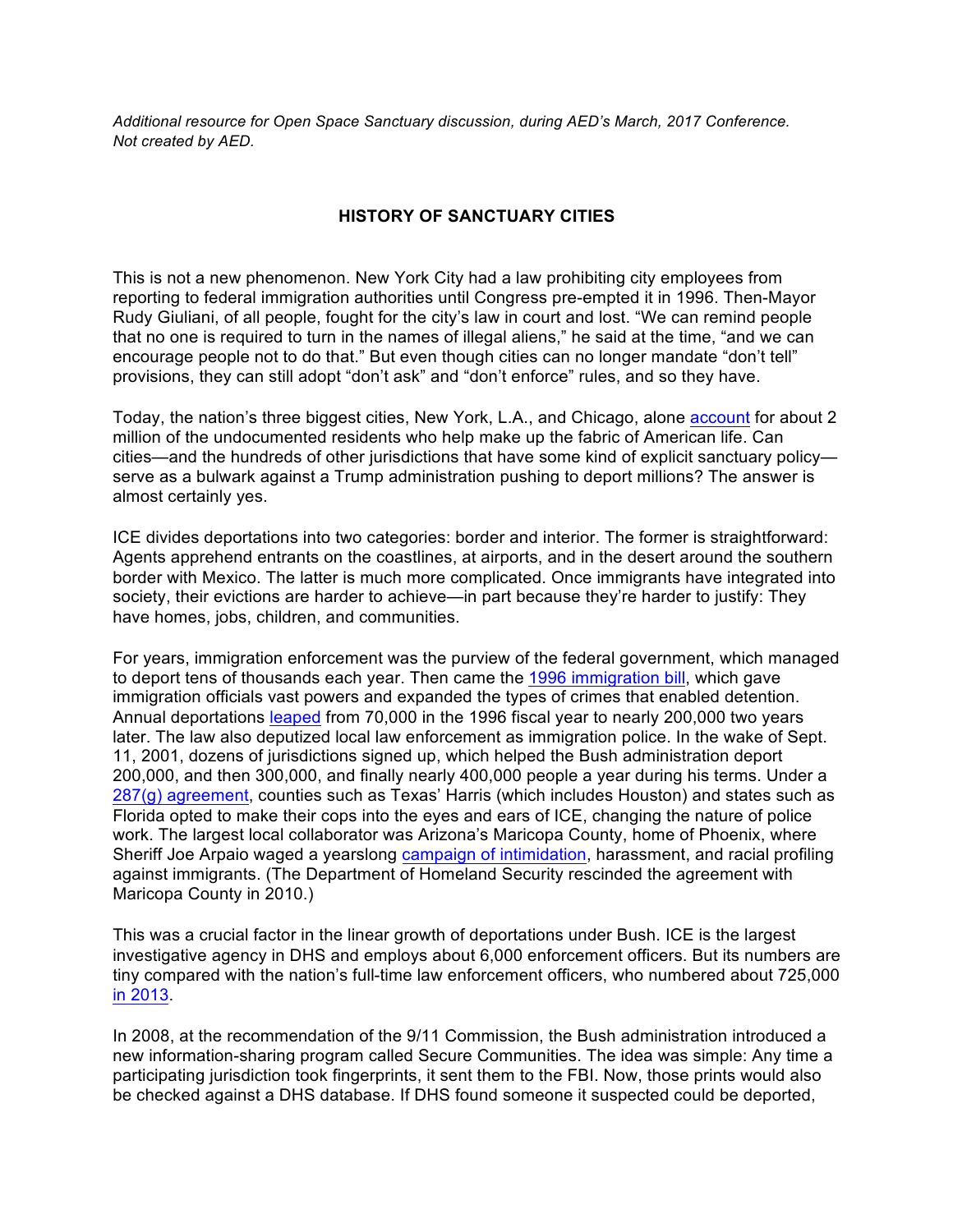the agency issued a detainer request. Flagged individuals would then be held in local jails until ICE could arrive and place them in federal custody. Some saw a judge, some didn't. Few had legal representation. Between 2011 and 2013, when the program was at its peak, S-Comm led to 243,000 deportations—about 40 percent of the total interior removals.

In 2011, states and cities began to withdraw from the program. Part of municipalities' reluctance stemmed from the human cost of complying with ICE. Jobs were lost and families ruined over minor offenses. Between 2007 and 2012, for example, 260,000 noncitizens were deported for drug possession. Through 2011, according to ICE, more than half of those deported through S-Comm either had no criminal record or had been convicted of minor offenses like traffic violations.

The economic impact of deportations was also becoming obvious, especially in small towns. Postville, Iowa, lost a fifth of its residents over a few hours when 1,000 DHS agents raided the nation's largest kosher meatpacking plant. The company filed for bankruptcy. The raid cost \$5 million.

Perceived as agents of ICE, local police officers were met with growing distrust in Hispanic neighborhoods by both legal and illegal immigrants. A survey of Latinos in Chicago, Houston, Los Angeles, and Phoenix—four of the nation's largest Latino population centers—found that 44 percent of Latinos were less likely to contact the police when they were the victims of crimes for fear of ensuing investigations. Even among citizens of Latino origin, nearly a third were less likely to contact the police for fear that cops would use the interaction to investigate their family, friends, or neighbors. The President's Task Force on 21<sup>st</sup> Century Policing, a report released last year, recommended DHS terminate its reliance on state and local criminal justice.

Finally, the policy had a dubious legal foundation. By detaining people on the word of ICE, cities made themselves vulnerable to Fourth Amendment lawsuits. In 2014, a handful of federal district courts concluded that local police would be liable for civil rights violations for heeding ICE detainer requests without warrants.

Three things changed in Obama's second term that conspired to send deportation numbers plummeting to a 10-year low. The Obama administration replaced S-Comm with a less stringent protocol. DHS Secretary Jeh Johnson declared a new focus on high-risk individuals. And local resistance flourished.

A crucial question heading into the Trump administration is this: To what extent did local noncompliance precipitate the deportation decline?

When the Obama administration ditched S-Comm, its replacement was a more flexible system called the Priorities Enforcement Program. In some cases, instead of asking local authorities to detain immigrants until they could be picked up, ICE started asking to know release dates. This decreased cities' liability for complying, and DHS was able to boast that dozens of sanctuary jurisdictions had come back around. It also allowed both federal enforcers and cities to claim victory. Under PEP, only a small percentage of detainer requests are rejected. At the same time, many fewer requests are made. Many advocates, however, saw little difference between S-Comm and PEP and doubted the administration's claim to be focused on more serious criminals.